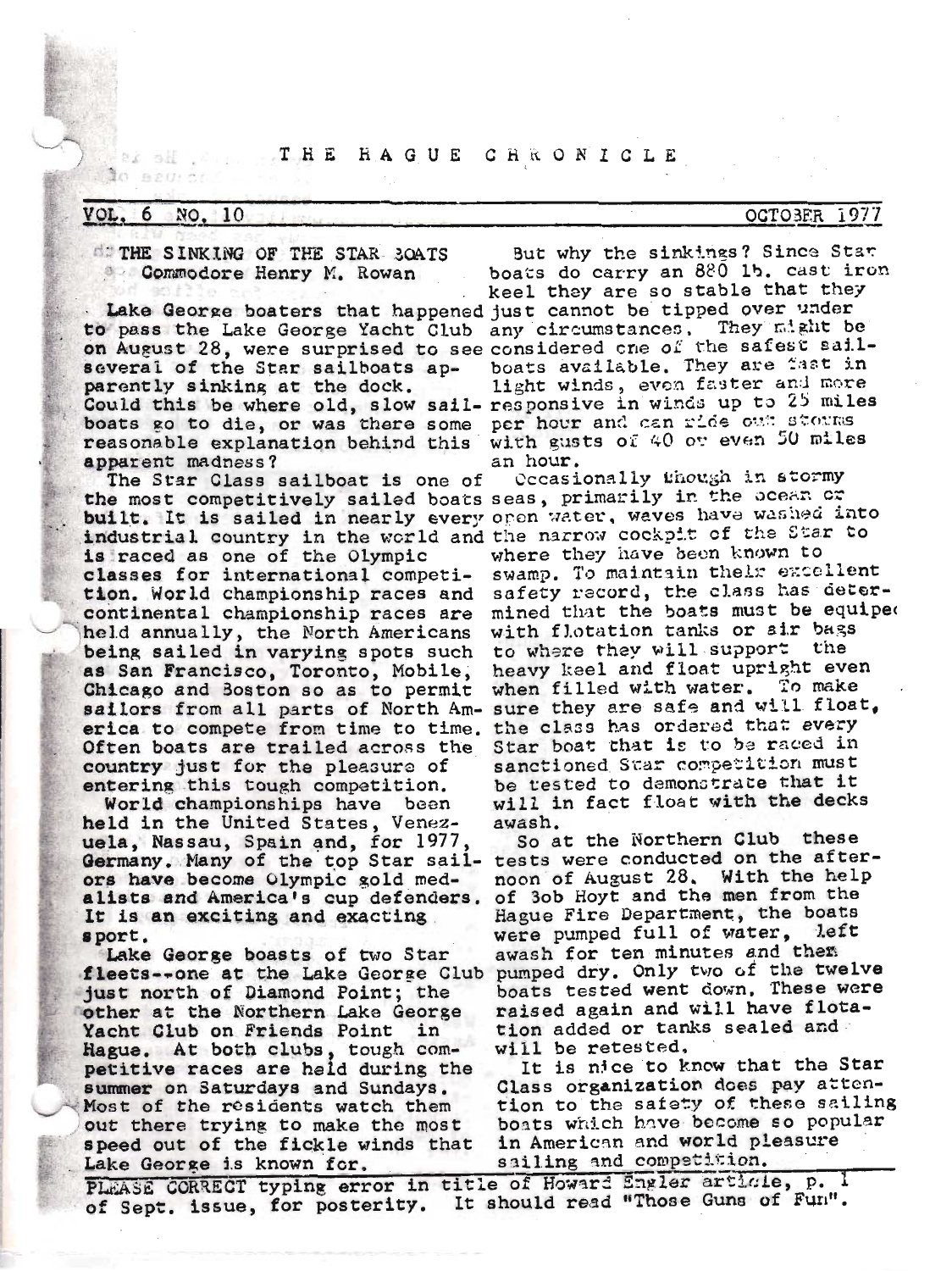## CANDIDATES FOR NOVEMBER ELECTION

FOR SUPERVISOR: RICHARD E. SOLTON, REP.

Dick's background was presented in The growth of Hague has been wise in both town & county government since college and a Lake George Park Commissioner for 10 yrs. His with Int. Paper Co leaves him free to attend meetings during the day & year round, spend the summer or he plans to hold evening office hours. He will keep people well in- 3usiness Adm. at Un. of Virginia formed thru all media. UNOPPOSED.

FOR HIGHWAY SUPERINTENDANT: DANIEL D. BELDEN. REP.

"Dan has held this office for the MARY ALICE S. HALL, REP past 6 years.  $2\frac{1}{2}$  yrs. of which he served as President of the Warren County Highway Superintendants Ascn.town as Treasurer of the Soard of He brought the Donovan Program into Education for two years and is in effect for the town. The state now pays 40% of the cost of resurfacing is proud to be of service to the and construction. For example Mountain View Road, Summit Drive and Sabbath Day Point Rd. are now being surfaced and resurfaced under this program. In the past six years he has tried to resurface at least one School, June of 1952 with a N.Y. mile of town road per year to bring State Regents diploma. the roads up to the standards that the townspeople want. If reelected he will continue to do his best for College sponsored by the American the people of the town and to keep good programs like the Donovan Plan in effect." UNOPPOSED.

FOR TOWN JUSTICE: HARVEY E. YAW, REP.

"Harvey bases his qualifications on good common sense, good judgement, being impartial at all times, ready to hold court day or night, and always ready to serve the people to the bast of his ability.

He takes courses in Criminal Law every year--more than he needs to retain his Certificate of Justice." UNOPPOSED.

JOHN T. HENRY, REP. (To fill vacancy) "Jack first came to Hague with his family in 1914 at the age of nine months. Since 1947 he lived here for three pariods, most recently after retiring from the Contral

Inteligence Agency in 1974. He is interested in this area because of the people, the beauty of Lake George and the quality of the life. full last month. He has been active but restrained. This type of growth has kept the area a pleasant place to live. In running for office he hopes to serve the town so that it position as Foreman of Outdoor Misc.will become an even more attractive community where one can live the retire. he studied Geology and and while in government took courses at American Un. in Wash. D.C."

UNOPPOSED.

FOR TOWN CLERK:

"Mary has been Town Clerk for the past four years. She has served the her 37th year as mail carrier. She people."

FRANCIS L. WATERS, DEM.

"I was born in the town of Hague where I resided 37 of my 42 years. Was graduated from Hague Central

Selected as Hague's representative to '3oy's State' at Colgate Legion.

Attended N.Y. State Un. at Farmingdale, L.I. Was graduated in '55 with associate degree in Applied Science. Earned a certificate in Analytical Trouble-Shooting by Tregoe and Kempner.

Employed presently by the Hague School System and drive school bus.

I with my family attend the Hague Wesleyan Church regularly and am an Assistant Sunday School Teacher.

I believe I have the necessary qualifications to serve the community as Town Clerk and am looking forward to doing a good job for all of you. Thank you for all the support and encouragement you have given me." Fran Waters

f.

**Company of the Second Street, Contract of the Second Street, Second Street, Second Street, Second Street, Second Street, Second Street, Second Street, Second Street, Second Street, Second Street, Second Street, Second Str**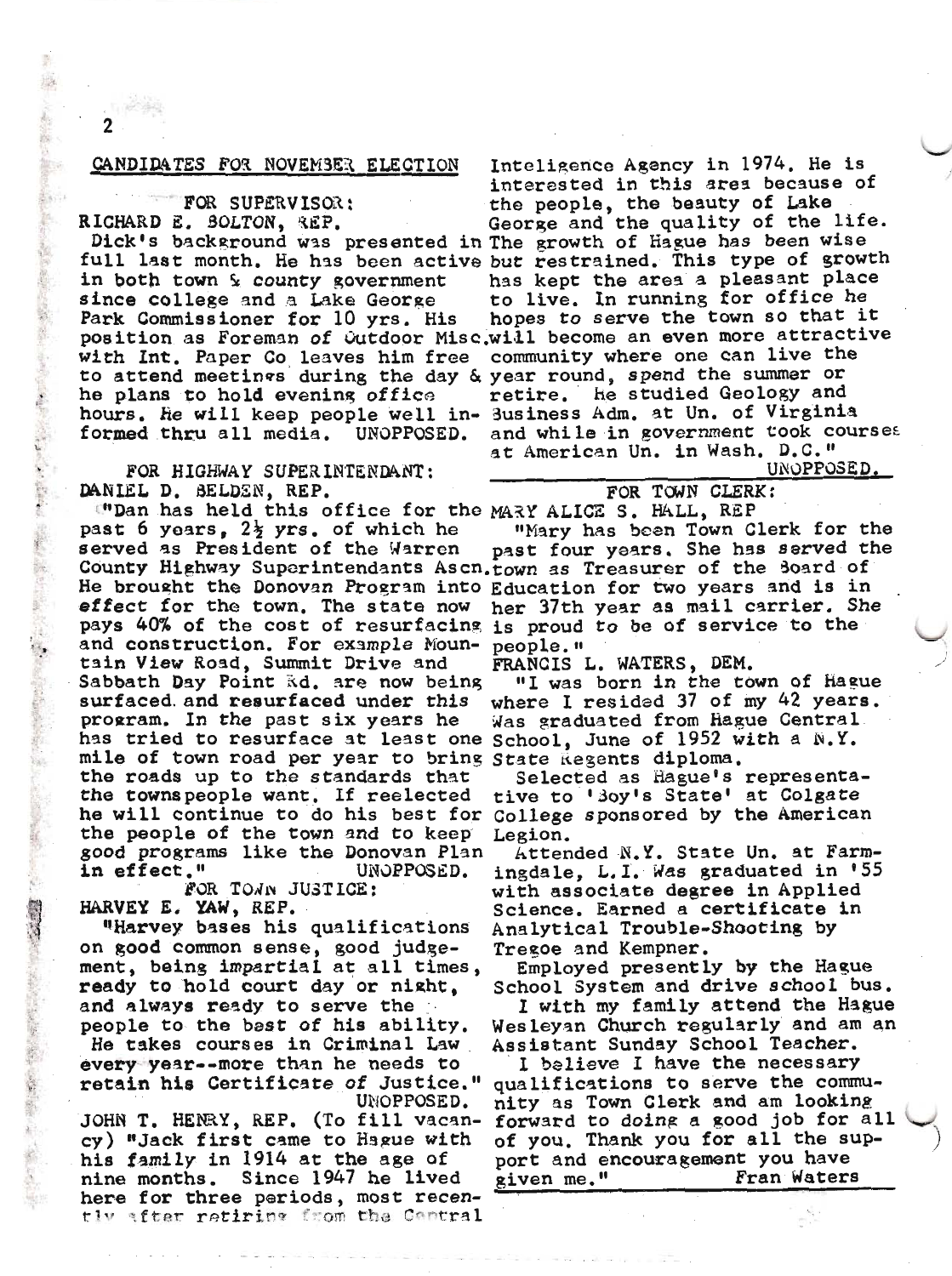**I EXPOR ASSESSOR:** HARRY G. WHITE, REP. ( 4 Year Term) "Harry is a retired businessman who has been a permanent resident for many years. He is familiar with property values in the area and has served as assessor for 2 years." UNOPPOSED

FOR ASSESOR:

taxes, also the burden of them. He is familiar with most of the land in the Hague area, also the tax maps. He is retired from the electrical business and if he is elected he will do his best to be fair." NORMAN E. STRUM, DEM. (2 Year Term) "I served on the Town Board for one year and have been a member of the Town Planning Board since Feb. 1973. As tax assesor, I would hope to bring the tax assessments into line with the real value of property under APA. The Clemshaw reappraisal was done before APA and a some land owners may be paying more tax than they should because they are uaable to use the land as they would have before APA."

... FOR COUNCILMAN: AARON M. MIDDLETON, REP.

"AAron has served as Town Clerk for fourteen years and is presently on the Town Soard as Councilman. He served overseas in World War II with the 6th Armored Division." MICHAEL G. FITZGERALD, DEM.

"Mike, a lifelong resident of Hague, is self-employed in the masonry business. He attended Northeastern University and Adirondack Community College after graduating from Hague Central School. He served in the Signal Corps of the U.S. Army and spent 13 months in Vietnam. He is a member of Local 64, Bricklayers Union of Glens Falls, American Legion Post in Hague, Hague Chamber of Commerce and Hague Fish and Game Club.

FOR COUNCILMAN: RICHARD A. FRASIER, REP. (To fill vacancy) "Dick is a local businessman who has had experience in the

purchase, operation and maintenance of various types of equipment. He is an active member of the Hague Volunteer Fire Dept. He feels he can be of service to the town as a councilman.

IRVING BERNSTEIN, DEM. (To fill vacancy) "Most people in town know me as Sonny. I was in the 10th Armored CLIFTON FRASIER, REP. (2 Year Term) Division in the second World War. "Clifton understands the need for I have had my home in Hague for 3 years and have been coming to Hague for many years. I worked in New York City as a manager in a large company They retired me after 30 years. know that I am honest and trustworthy and can do a good job as councilman. I would appreciate all the support I can get. "

> 1 ı ľ I ı

HAGUE UNITES for KEITH DELARM DAY

The Steering Committee for the Town Gala proclaims November 20th Keith DeLarm Day!

The occasion will be an OPEN HOUSE at BURGEY'S RESTAURANT, from 2 to 7PM, to honor Keith for his 19 years of service to the community. Light refreshments will be served.

Everyone in town is invited and ideas for adding to the festivities would be most welcome.

It is hoped that all residents, seasonal and year-round, will share in this town-wide project by attending the party and contributing time, food and/or money for a gift.

Suggestion: If you are unable to attend, send a letter of appreciation for Keith to Dorothy Henry, Chairman of keith DeLarm Day, Hague, N.Y. 12836. The letters will be presented with a commemorative book.

Seasonal residents who plan to attend please RSVP to Mrs. Henry also.

Year round residents will be contacted by District Captains and their deputies.

District Captains and Committee Chairmen will be announced soon.

> $\mathbf{I}$  $\mathbf{I}$  $\mathbf{r}$  $\mathbf{I}$ r

 $\mathbf{I}$ 

ı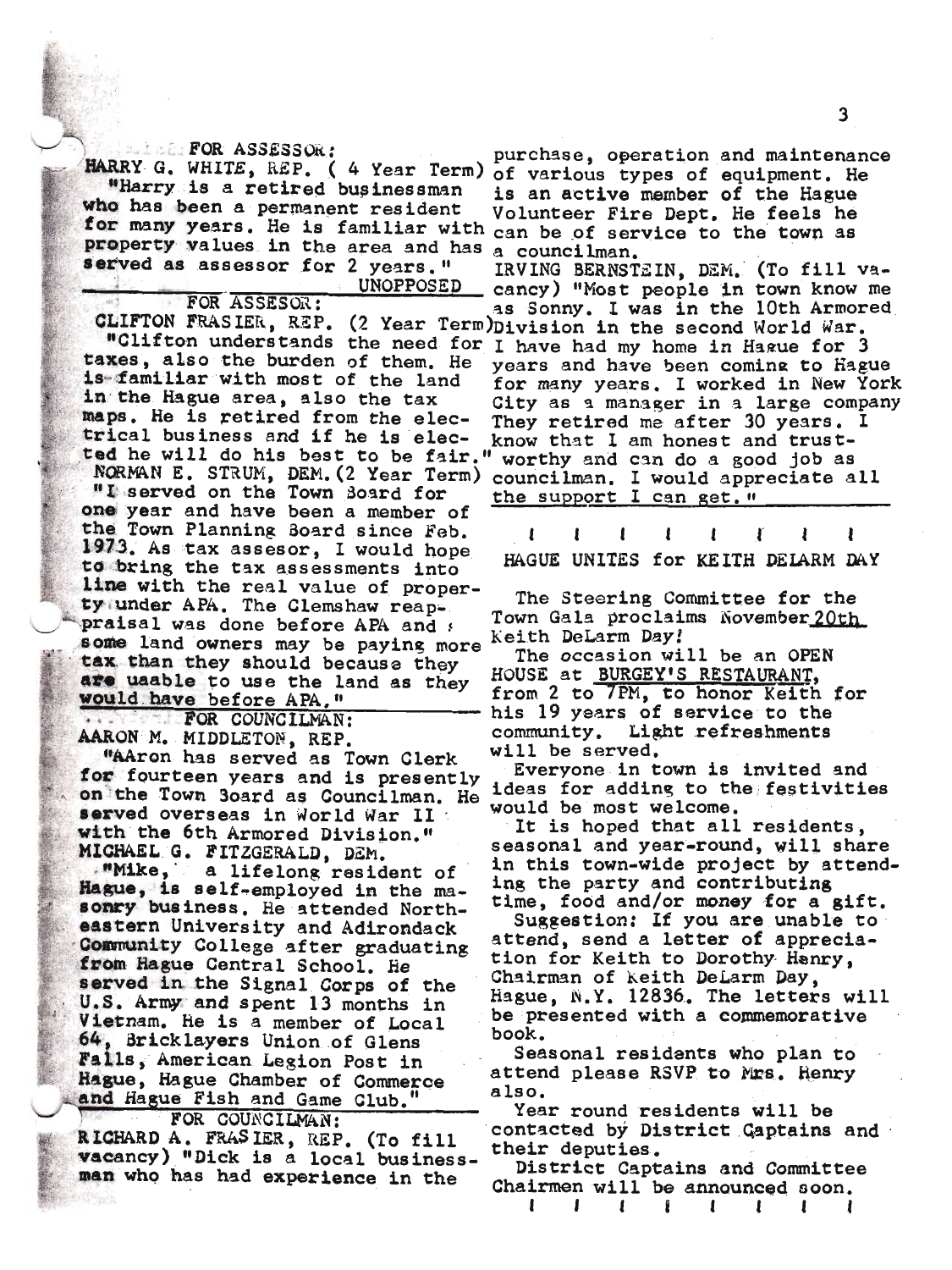# IN MEMORY OF EMIL

In January of 1972 Emil Seerup said "Lack of information and misinformation sow the seeds of suspicion and mistrust". He undertook,  $"a$ through The Hague Chronicle, sincere effort to bring the local news home to all residents...without prejudice or bias" and he continued until the day before his demise in October 1976.

Claralee Smith reports that the high school Seniors are joining Emil (and Virginia) in this effort. They are going to publish a school newspaper. Emil would be pleased and proud and so are all of us.

### TOWN BOARD

At Aug 9th meeting, Robinhood Rd. was accepted into the town highway system.

# SEPT. 13 MEETING:

The first of the second control of the control of

A review session with the Planning doard on the proposed Town Comprehensive Plan. Copies of the latest edition are available from the Lake Champlain-Lake George Regional Planning Board, Amherst St. Lake George, N.Y. 12845 (Phone 668-5773). APA maps and Amended Map of Hague Land Use Plan are on display at the Town Hall.

It was agreed to join the Warren County Identification and Intelligence System to exchange information with their Criminal Background to Mr. & Mrs. Martucci's request Information service.

Money received from New York St. Health Insurance Agency Surplus, (92139, to be used without interest) their needs.

3ids for excess town property onen through Oct. 10.

New custodian of the voting machine--Democrat representative-appointed: Irving Fitzgerald.

Sherry Denno granted one year leave of absence.

Mrs. Betty Braisted appointed Secretary to the Supervisor to replace Mrs. Denno, (at Special Meeting on Sept.  $15$ )...

Keith DeLarm, Supervisor (Continued in November issue)

# PLANNING BOARD-ZONING COMMISSION LISTEN AND ACT

The Planning Board is working harder than ever on the Proposed Hague Land Use Plan. After each Public Hearing (for these they put on their Zoning Commission hats) they go back to the drawing board and try to adjust the plan to suggestions and objections raised by their public, continue to answer questions and try to help people who are concerned about their property rights--without infringing on the rights of others. FROM THE IR MINUTES:

#### **AMENDMENTS**

TO THE PROPOSED ZONING ORDINANCE (Copies were given to the participants at the Sept. 12 Hearing.) "As a result of the comments made at the Aug. 25th Zoning Commission Hearing the following changes were made to the proposed Zoning Ordinance:

1. As a response to public objection to Section 9,040 of Article 9 --Destruction of Non-Conforming Use (p.55 of the ordinance) this section was removed in its entirety... 2. As a result of the confusion arising over the use of the term "residential" in conjunction with Hamlet areas (p. 25, Article 4 of Ordinance) this term was removed...

3. Consideration is being given to be included in the hamlet area. Research is being done to determine viable alternatives to accomodate

4. Investigation is being done to see if Hamlet areas could sustain a higher density of development than  $\frac{1}{2}$  acre as suggested at the hearing.

5. Investigation is being done to determine if the Silver day area south of the fork in the road and west of 9N could be included in th 3.2 acre density rather than in the 8.5 acre area it is in now."

Edward Crabbs

Planning Board Chairman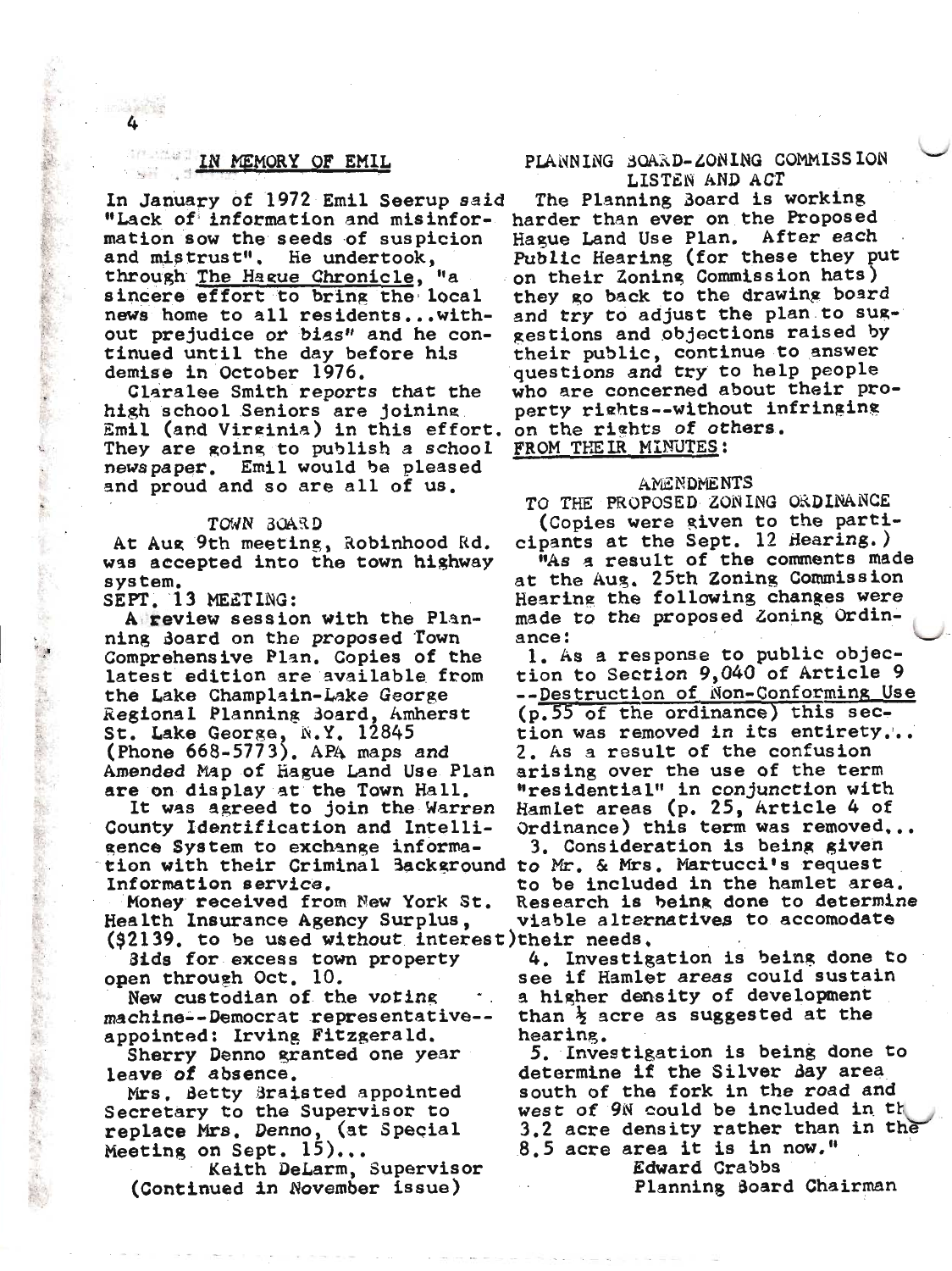# SIDELIGHTS FROM PUBLIC HEARING **September 12**

Mr. Viscardi initiated a discussion of the term "Flood Plain". It was suggested that the mid-town Hamlet area would not be a flood plain if the mouth of the brook were kept free and the bridge were higher.

Mr. Waters and Mr. Grimes described various causes of our major floods--one when a sawmill washed down the street, two when dams were washed out, one when a garage fell in the brook and chronic obstruction from trees, rocks and silt.

It was agreed that the whole brook need to be cleaned periodically but this is not the responsi- requests that a vote be taken to bility of the Planning Board and so long as the condition exists their is need to prohibit unrestricted building along the brook and follow flood hazard regulations to qualify for Federal Flood Insurance,

"Flood Plain" is a Fed. Government term assigned to areas within a 100 year high water level.

Mr. Patchett was unable to attend because the Hearing conflicted with 2.011 page 3--"... Nothing in this the regular School Board Meeting. Mrs. Patchett read his letter, a well stated expression of the conflict between fears of "beaurocratic red tape" and the desire to keep the town "substantially unchanged".

He expressed appreciation for the "exhausting work the Board has done" and regretted taking "the stand of a critic" but, based on his experience in other communities, after studying the ordinance he foresaw several problems.

The letter was accepted by the Board in the same spirit and his suggestions are being given serious consideration (see Paragraphs  $3, 6$  &  $7$  Sept. 20 P1. 3rd Meeting)

Mr. Zeese asked why the Adirond ack Park Agency wants hague to have an approved plan...this led to speculation about APA motivation in supporting local land use plans.

It was suggested that they could

point to local ordinances as evidence of grass roots support for continuing the agency...that they had to incorporate this provision to get their original legislation passed...that it would lessen their workload.

Mr. McPherson asked how many communities in the Adirondacks have adopted plans of this type.

Answer: None yet. Many have adopted plans which are unapproved by APA and several have plans approved by APA with conditions that are as yet unadopted by towns.

Several questions were asked re what action the Board will take on suggestions made at the Hearing and show consensus on Mr. Patchett's latter.

Answer: "No vote can be taken at the Hearing as referendum and voting are not a part of the legal hearing process." The letter and all suggestions are discussed by the Planning doard, possible actions explored and appropriate changes made in the ordinance. Mr. Viscardi urged that Section ordinance shall be deemed to supercede, alter or impair the jurisdiction of the Adirondack Park Agency..." should read "...alter, impair or enlarge the jurisdiction of APA... " if the intent of the proposed ordinance is not to be stricter than APA regulations.

People were reminded that Planning Board and Town Board meetings are also open to the public throughout this process.  $OCT. 3, 7:45$ NEXT PUBLIC HEARING: PM at the Town Hall on "Subdivision Regulations".

After that Hearing it is expected the proposed plan will go to the Town Board who will study it and hold one more Public Hearing before sending it on its way to County Planning Board who send it back to our Town Board who send it on to APA who send it back to Town Board approved or approved with conditions etc.